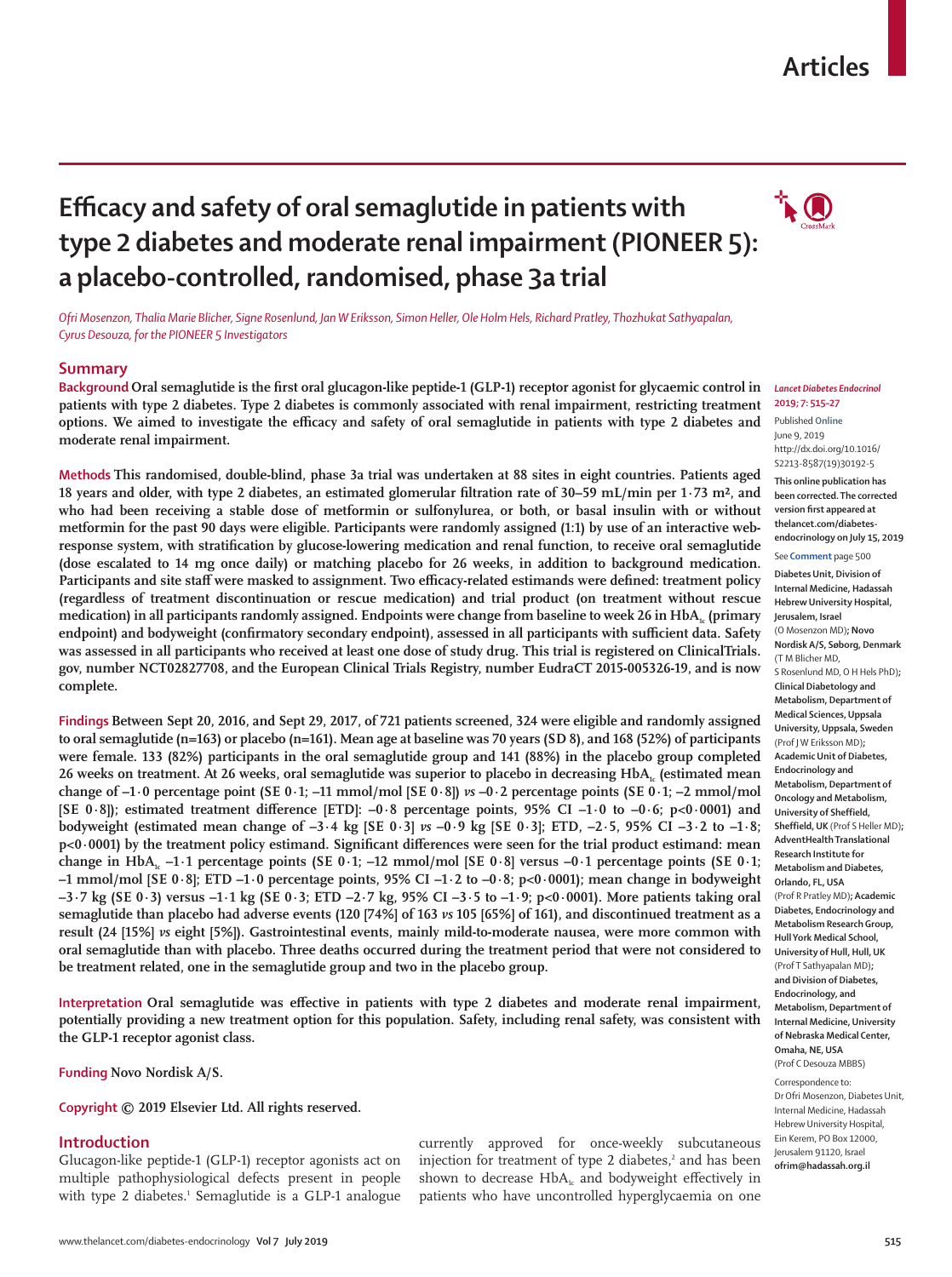#### **Research in context**

#### **Evidence before this study**

Some glucagon-like peptide-1 (GLP-1) receptor agonists have shown effective glycaemic control in patients with type 2 diabetes and impaired renal function (eg, liraglutide was superior to placebo, and dulaglutide was similarly effective to insulin, without a negative effect on renal function in either case). However, GLP-1 receptor agonists are all administered subcutaneously, which might not be ideal for some patients. We searched PubMed articles on Jan 17, 2019, published in the past 5 years, with no language restrictions, using the search terms **"**type 2 diabetes", "renal impairment", and "chronic kidney disease". We reviewed the prescribing information documents of approved glucose-lowering drugs for dose adjustments, contraindications, or both, associated with renal impairment. Type 2 diabetes is often associated with renal impairment, but common oral glucose-lowering drugs have restrictions for use (eg, sodium-glucose co-transporter-2 inhibitors), require increased monitoring (eg, metformin) or dose adjustment (eg, most dipeptidyl peptidase-4 inhibitors), or are associated with an increased risk of hypoglycaemia and weight gain (sulfonylureas) in patients with decreased kidney function. Chronic kidney disease is a risk factor for hypoglycaemia, but many patients with renal impairment might be using insulin, sulfonylureas, or glinides, or a combination of these for glycaemic control, which are also associated with an increased risk of

or more oral glucose-lowering drugs.3 Elimination of semaglutide occurs via multiple pathways involving both the liver and kidneys.<sup>4</sup>

An oral semaglutide tablet has been developed, in which semaglutide is coformulated with the absorption enhancer, sodium N-(8-[2-hydroxybenzoyl]amino) caprylate, to facilitate semaglutide absorption across the gastric mucosa.5 Oral semaglutide monotherapy has shown significant decreases in  $HbA<sub>i</sub>$  and bodyweight compared with placebo in patients with type 2 diabetes not controlled through diet and exercise,<sup>6</sup> and compared with sitagliptin in addition to background metformin with or without sulfonylurea.7

Type 2 diabetes is commonly associated with renal impairment, which restricts the use of some glucoselowering medications and makes achieving treatment targets challenging. Insulin and sulfonylureas are associated with weight gain and increased risk of hypoglycaemia in all patients, and even more so in those with chronic kidney disease.<sup>8,9</sup> Metformin can be used with caution in patients with an estimated glomerular filtration rate (eGFR) of at least 30 mL/min per 1·73 m² despite its association with lactic acidosis—a rare but serious complication.<sup>10</sup> Most sodium-glucose cotransporter-2 (SGLT2) inhibitors are not recommended in patients with creatinine clearance of less than 45 mL/min.11 Dipeptidyl peptidase-4 (DPP-4) inhibitors can be used in patients with chronic kidney disease hypoglycaemia and weight gain. Therefore, a need exists for improved glucose-lowering treatment options for these patients.

## **Added value of this study**

Oral semaglutide escalated to 14 mg taken once daily was superior to placebo in decreasing HbA<sub>1c</sub> and bodyweight in patients with type 2 diabetes and moderate renal impairment who were uncontrolled on metformin, sulfonylureas, or both, or basal insulin with or without metformin. The proportion of patients who achieved a target of  $HbA<sub>1c</sub>$  of less than 7.0% (53 mmol/mol) was higher with oral semaglutide than with placebo. Considering the population, oral semaglutide showed a similar overall safety profile to that seen previously with the GLP-1 receptor agonist class and did not adversely affect renal function.

## **Implications of all the available evidence**

Oral semaglutide is the first orally available GLP-1 receptor agonist and has the potential to expand the treatment options for patients with type 2 diabetes and moderate renal impairment, for whom current oral glucose-lowering treatment options are restricted. Further and larger studies are needed to better define the place of oral semaglutide, including any potential renoprotective effect, in the treatment of patients with type 2 diabetes and moderate renal failure.

(all stages, except stage 5 for saxagliptin), although these drugs (with the exception of linagliptin) must be given at a decreased dose dependent on the stage of chronic kidney disease.<sup>11</sup> By contrast, the GLP-1 receptor agonists semaglutide, liraglutide, albiglutide, and dulaglutide do not require dose adjustment in patients with chronic kidney disease at stage 4 and above, and could be useful alternatives to other glucose-lowering drugs.<sup>11</sup> Nevertheless, this class of medication is only available for subcutaneous injection, which might not be ideal for some patients.

In people without diabetes, the pharmacokinetics of oral semaglutide were not affected by renal impairment.<sup>12</sup> However, the efficacy and safety profile of oral semaglutide in patients with diabetes and renal impairment is unknown. In this phase 3a trial (PIONEER 5), we compared the efficacy and safety of once-daily oral semaglutide with placebo, in addition to existing background medication, in patients with type 2 diabetes and moderate renal impairment (eGFR of 30–59 mL/min per 1·73 m²).

## **Methods**

# **Study design**

This multicentre, double-blind, randomised, placebocontrolled, phase 3a trial was carried out at 88 sites in Denmark, Finland, Israel, Poland, Russia, Sweden, the UK, and the USA. Two different scientific questions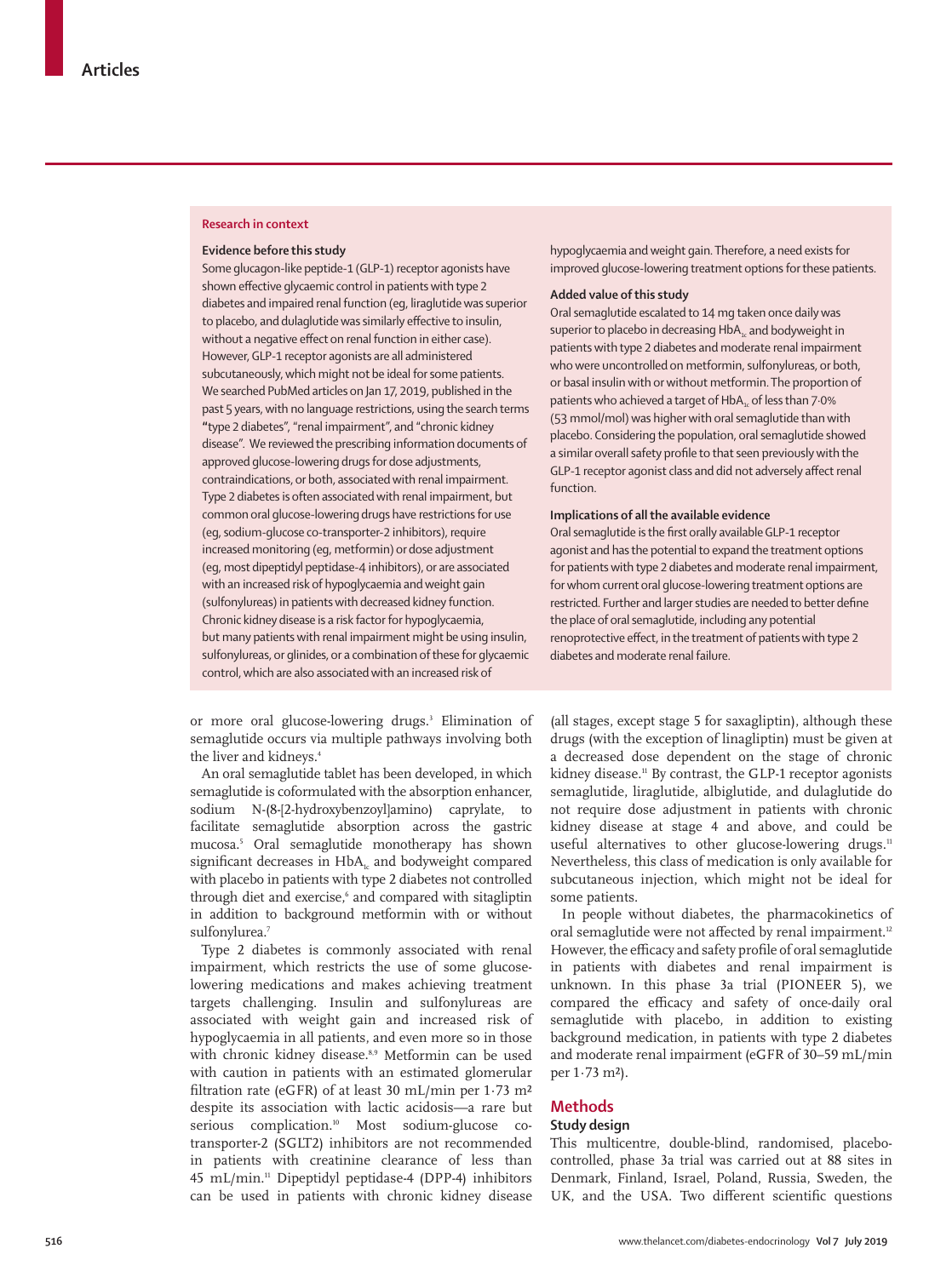associated with efficacy objectives were addressed through the definition of two estimands: treatment policy and trial product. Both estimands were defined on the basis of interactions with regulatory agencies. The treatment policy estimand was the protocol-defined primary estimand. Superiority testing was based on only the treatment policy estimand, and results were controlled for multiplicity. The trial product estimand was the protocol-defined secondary estimand and was used to assess the magnitude of an established treatment effect.

The treatment policy estimand assesses the treatment effect for all randomly assigned participants, regardless of trial product discontinuation or use of rescue medication. This estimand reflects the intention-to-treat principle as defined in International Conference on Harmonisation Guidelines for Good Clinical Practice (ICH) E9.13 The estimand reflects the effect of initiating treatment with oral semaglutide compared with initiating treatment with placebo, both potentially followed by either discontinuation of trial product or addition of or switch to another glucose-lowering drug.

The trial product estimand assesses the treatment effect for all randomly assigned participants, under the assumption that all participants remained on study drug (oral semaglutide or placebo) for the entire planned duration of the trial and did not use rescue medication. This estimand aims to reflect the effect of oral semaglutide compared with placebo without the confounding effect of rescue medication. The statistical analysis that was applied to this estimand is similar to that applied to many phase 3a diabetes trials. Results from such analyses are included in many product labels (eg, European summary of product characteristics [SmPC]) for glucose-lowering drugs (eg, the SmPC for Ozempic<sup>14</sup>).

Discontinuation of assigned study drug and initiation of rescue medication are accounted for by the treatment policy strategy for the treatment policy estimand, and by the hypothetical strategy for the trial product estimand as defined in draft ICH E9(R1).<sup>15</sup> Further details on the estimands are in the appendix **(**pp 5–6).

Approval was secured from the relevant Institutional Review board or Independent Ethics Committee for each site before trial commencement, which was done according to applicable national requirements and in compliance with ICH E6 and the Declaration of Helsinki. A redacted version of the protocol is in the appendix (pp 29–195).

## **Participants**

Eligible patients were aged 18 years or older, with type 2 diabetes (diagnosed ≥90 days before screening), had a HbA<sub>1c</sub> of  $7.0 - 9.5\%$  (53–80 mmol/mol) and moderate renal impairment (Chronic Kidney Disease-Epidemiology Collaboration [CKD-EPI] stage 3),<sup>16</sup> defined as an eGFR of 30–59 mL/min per 1·73 m², calculated by use of the CKD-EPI formula).17 Patients were required to be able to provide informed consent and be treated with stable doses of one of the following regimens for 90 days before screening: metformin (≥1500 mg or maximum tolerated dose), a sulfonylurea (at least half of the maximum approved dose or maximum tolerated dose), or both; or basal insulin with or without metformin. Key exclusion criteria included: rapidly progressing renal disease (as judged by the investigator) or known nephrotic albuminuria (>2200 mg per 24 h or >2200 mg/g); family or personal history of multiple endocrine neoplasia type 2 or medullary thyroid carcinoma; history of malignant neoplasms within the past 5 years; history of pancreatitis; myocardial infarction, stroke, or admission to hospital for unstable angina or transient ischaemic attack within the past 180 days, or New York Heart Association Class IV heart failure;<sup>18</sup> or proliferative retinopathy or maculopathy (determined by fundus photography or dilated fundoscopy 90 days or fewer before randomisation and requiring acute treatment). Full eligibility criteria are detailed in the appendix (pp 2–3).

All participants provided written informed consent before conduct of any trial-related activity.

### **Randomisation and masking**

Participants were randomly assigned (1:1) to receive either once-daily oral semaglutide (escalated to 14 mg) or placebo, in addition to their background medication (appendix p 16). Randomisation was done by use of an interactive web-response system, which allocated dispensing unit numbers for each patient. Randomisation was stratified by background glucose-lowering medication (metformin alone, sulfonylurea with or without metformin, or basal insulin with or without metformin) and renal function (eGFR 45–59 mL/min per 1·73 m² [CKD-EPI stage 3A] or 30–44 mL/min per 1·73 m² [stage 3B]; at least 40% of patients had to be at stage 3B at screening). Patients and site staff were masked to assignment, which was maintained by use of visually identical oral semaglutide and placebo tablets.

#### **Procedures**

After a 2-week screening period, participants were randomly assigned to treatment with once-daily oral semaglutide or placebo for 26 weeks, with a follow-up period of 5 weeks (appendix p 16). Oral semaglutide was initiated at a 3 mg dose, then escalated to 7 mg at 4 weeks, and 14 mg at 8 weeks. No dose adjustment of study drug were permitted during the trial. The use of dose escalation intended to improve gastrointestinal tolerability, because previous studies have found gastrointestinal side-effects at high initial doses.19 Absorption of oral semaglutide is affected by food and fluid in the stomach, so participants in both groups were instructed to take the medication in the morning in a fasted state with up to half a glass of water (approximately 120 mL), 30 min before any other food, beverage, or other oral medication.

See **Online** for appendix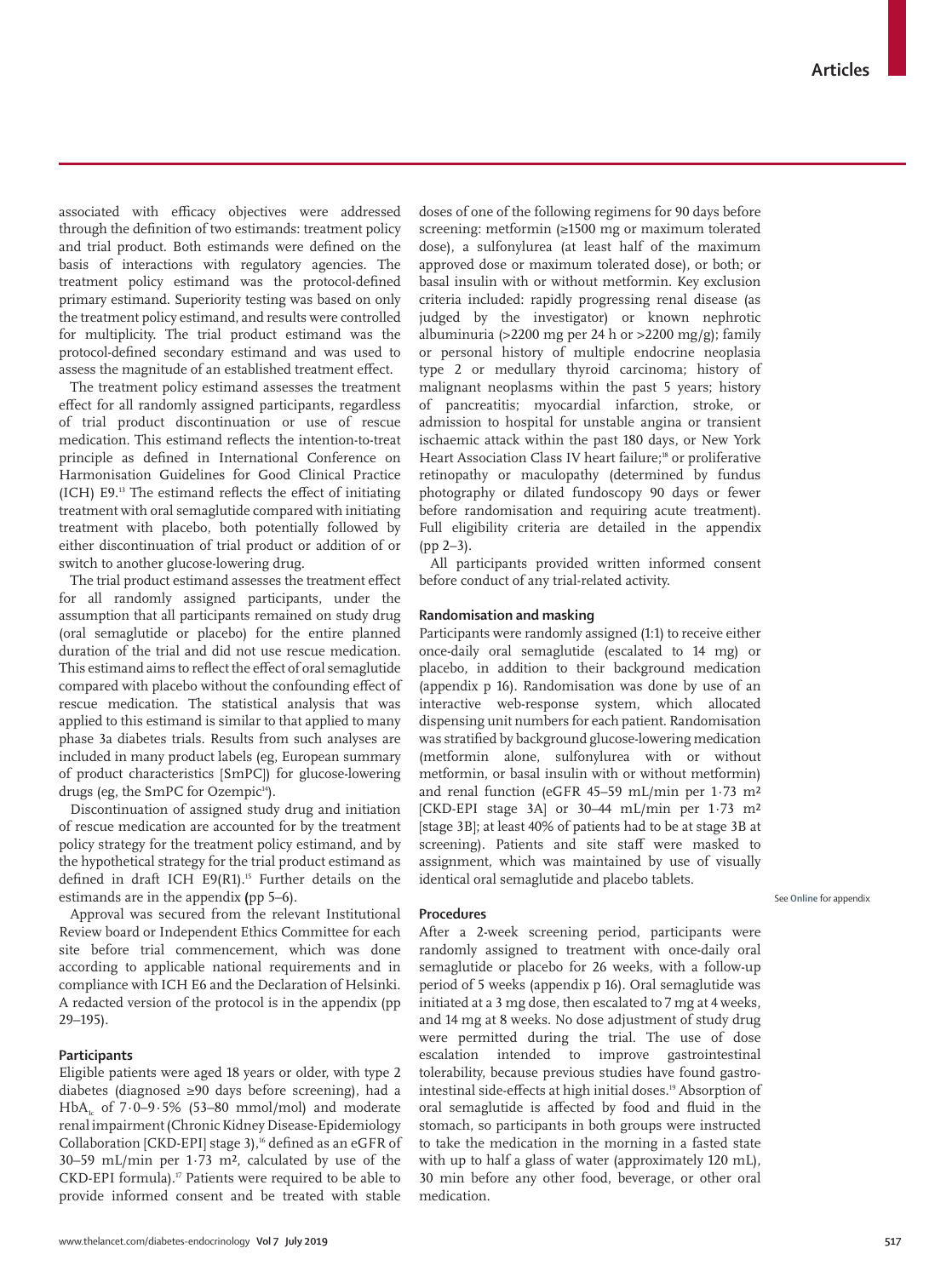Participants were required to continue background glucose-lowering medication throughout the trial. Those receiving metformin and sulfonylureas were required to maintain the same dose level and frequency as at trial entry; those receiving basal insulin were recommended to have the dose decreased by 20% after random assignment to treatment group to minimise the risk of hypoglycaemic episodes. Up-titration of basal insulin (to a dose not exceeding that at randomisation) was permitted in weeks 10–16, after the maximum dose of oral semaglutide was reached.

Patients with persistent and unacceptable hyperglycaemia were offered treatment intensification with rescue medication, prescribed at the investigator's discretion and as an add-on to assigned treatment, in accordance with international guidelines.<sup>20</sup> Persistent or unacceptable hyperclycaemia was defined as a fasting plasma glucose concentration exceeding 13·3 mmol/L  $(240 \text{ mg}/dL)$  in weeks 12–16 or  $11 \cdot 1 \text{ mmol/L}$  (200 mg/dL) from week 17 to end of treatment, assessed at a central laboratory (ICON Laboratory Services, Dublin, Ireland). Rescue medication was selected in accordance with American Diabetes Association (ADA) or European Association for the Study of Diabetes guidelines, excluding GLP-1 receptor agonists, DPP-4 inhibitors, or amylin analogues.

Blood samples were taken at baseline and weeks 4, 8, 14, 20, 26, and 31 for assessment of glucose metabolism, lipid profile, and other laboratory parameters. Bodyweight and BMI were also assessed at these visits. Renal function was assessed at baseline and weeks 14 and 26. Patientreported outcomes were recorded at baseline and weeks 8 and 26.

Patients who prematurely discontinued their allocated treatment (eg, due to adverse events) were switched to an appropriate locally approved treatment selected at the investigator's discretion, excluding GLP-1 receptor agonists. All participants were asked to complete the protocol-specified visit schedule, regardless of premature discontinuation of allocated treatment or use of rescue medication, unless consent was withdrawn.

We recorded adverse events at every visit, including a 5-week safety follow-up visit at week 31 or within 3 days of study drug discontinuation, and again 5 weeks after study drug discontinuation. All adverse events were coded using the Medical Dictionary for Regulatory Activities (version 20.1). Adverse events were defined as any unfavourable and unintended sign (including an abnormal laboratory finding), symptom, or disease temporally associated with the use of a study drug, whether or not considered related to the drug. A serious adverse event was defined as any event that resulted in death, a life-threatening event, inpatient treatment in hospital or extension of existing admission to hospital (full list of elegible events is in the appendix [p 4]). Details of other efficacy and safety assessments are provided in the appendix (p 4). An independent event adjudication committee (EAC) validated selected adverse events according to predefined diagnostic criteria, including cardiovascular events, in line with US Food and Drug Administration requirements. Masked adjudication was done for instances of acute coronary syndrome, acute kidney injury, acute pancreatitis, cerebrovascular events, death, heart failure requiring admission to hospital, lactic acidosis, malignant neoplasm, and malignant thyroid neoplasm or C-cell hyperplasia.

### **Outcomes**

The primary endpoint was change from baseline to week 26 in  $HbA_i$  and the confirmatory secondary endpoint was change from baseline to week 26 in bodyweight. Supportive secondary endpoints were achievement at week 26 of the targets of  $HbA_1$  of less than  $7.0\%$  (53 mmol/mol)<sup>21</sup> and  $6.5\%$  (48 mmol/mol) or under,<sup>22</sup> and the following composite endpoints:  $HbA<sub>1c</sub>$ less than 7·0% without treatment-emergent symptomatic hypoglycaemia that was severe (American Diabetes Association [ADA] classification<sup>23</sup>) or confirmed by blood glucose concentration (<3·1 mmol/L [56 mg/dL]), without weight gain; and  $HbA<sub>i</sub>$  decrease of  $1.0$  percentage points or more with weight loss of 3% or more from baseline. Further secondary endpoints included weight loss of 5% or more and 10% or more; change from baseline to week 26 in fasting plasma glucose, BMI, waist circumference, fasting lipid profile, and C-reactive protein; and patient-reported outcomes on health-related quality of life (SF-36 version 2 Health Survey [acute version], and the status version of the Diabetes Treatment Satisfaction Questionnaire [DTSQs]).

Safety endpoints included the number of treatmentemergent adverse events, and the number of symptomatic hypoglycaemic episodes that were severe or confirmed by blood glucose concentration  $\langle$ <3·1 mmol/L [56 mg/dL]), or both. Severe hypoglycaemia was defined as the participant requiring third-party assistance to administer corrective treatment (ADA classification).<sup>23</sup> Additional safety endpoints included changes from baseline to week 26 in a range of laboratory assessments (including eGFR and urinary albumin to creatinine ratio [UACR]), electrocardiograms (ECGs), physical examinations, vital signs, and eye examinations.

## **Statistical analysis**

We used descriptive statistics to summarise baseline demographic information for all participants who were randomly assigned to a study drug.

We calculated the sample size to ensure a power of 90% or more for testing superiority of oral semaglutide versus placebo in change of  $HbA_i$  for the treatment policy estimand. Based on data from previous trials, we assumed a treatment effect of  $-0.5\%$  (SD 1.1) for HbA<sub>1c</sub> for oral semaglutide versus placebo, requiring 324 patients to be randomly assigned (1:1) to treatment.

The endpoints were assessed through the treatment policy and trial product estimands.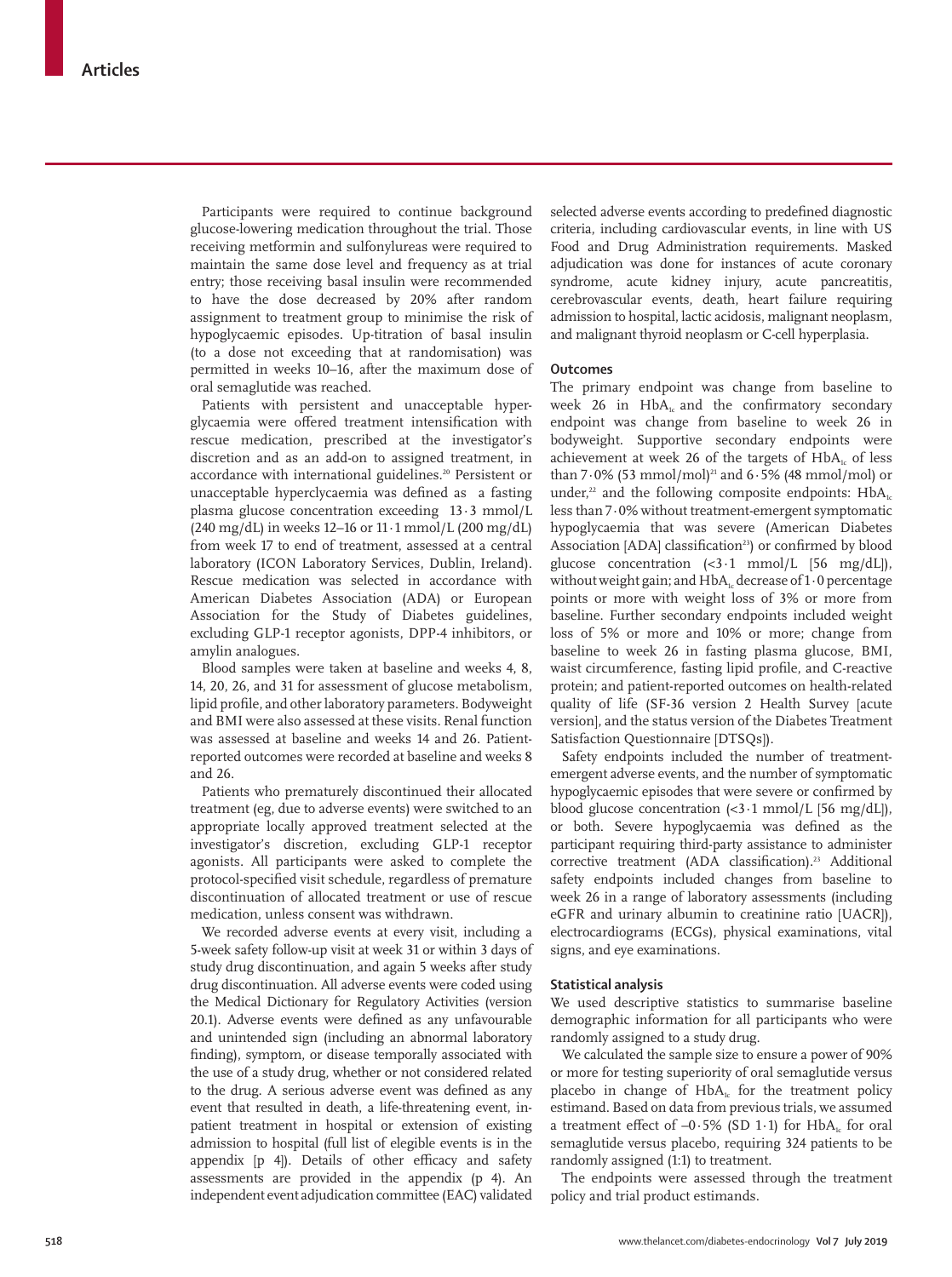We tested the superiority of oral semaglutide versus placebo in terms of change from baseline to week 26 in  $HbA<sub>1c</sub>$  and bodyweight. We based the confirmation of efficacy of oral semaglutide using these measures, both from baseline to week 26, on a hierarchical testing strategy to control the overall type 1 error for the hypotheses assessed by use of the treatment policy estimand. We estimated the treatment policy estimand (analysis of covariance using data irrespective of discontinuation of trial product or initiation of rescue medication) using a pattern mixture model with multiple imputation to handle missing data at week 26 for both confirmatory endpoints. We imputed data in the groups defined by study drug and treatment status at week 26. We based both the imputation and analysis on ANCOVA models, with region (Africa, Asia, Europe, North America, or South America), stratification factors, and the interaction between the two stratification factors as categorical fixed effects, and baseline  $HbA_1$ . measurement as a covariate. We combined the results using Rubin's rule. We estimated the trial product estimand using a mixed model for repeated measurements (MMRM) that used data collected before premature discontinuation of study drug or initiation of rescue medication from all participants who were allocated to treatment.

We analysed binary endpoints using a logistic regression model. For the treatment policy estimand, we imputed missing data similarly as for the continuous endpoints, whereas we imputed missing data for the trial product estimand from patients randomly allocated to the same study drug using a sequential multiple imputation method. Odds ratio [OR] calculations were evaluated for the treatment policy estimand and the trial product estimand using the full analysis set, and proportions of participants who achieved binary outcomes were calculated using the observed data (ie, those who attended the week 26 visit and contributed to the proportions). For the treatment policy estimand, we imputed missing data similarly as for the continuous endpoints, whereas we imputed missing data for the trial product estimand from participants randomly assigned to the same treatment group using a sequential multiple imputation method.

We assessed safety endpoints during the on-treatment and in-trial periods using data from all participants exposed to a study drug (the safety analysis set). The intrial period was the period during which participants were considered to be in the trial, including the follow-up period, regardless of whether they had discontinued the study drug or used rescue medication; this period was used when reporting cardiovascular events, neoplasms, rare events, diabetic retinopathy, and deaths. The on-treatment period was the period during which the participant was treated with study drug plus an ascertainment window of 5 weeks (for adverse events and hypoglycaemia) or 3 days (for laboratory assessments,



*Figure 1:* **Trial profile**

physical examinations, and vital signs) after the last date on study drug. We assessed laboratory assessments of physical examinations and vital signs until 3 days after the last date on study drug.

We did sensitivity analyses on the primary and confirmatory secondary endpoints, primarily to assess the effect of missing data. The evaluation of the robustness of the primary endpoint was mainly on the basis of a pattern mixture-model approach using multiple imputation. We did post-hoc exploratory and descriptive investigations of the primary and secondary endpoints by eGFR strata (ie, chronic kidney disease stage 3A and stage 3B).

p values are unadjusted two-sided p values for the test of no difference. We did all analyses using SAS version 9.4M2. Further information on statistical methods are in the appendix (p 7). The trial is registered with the European Clinical Trials Database, EudraCT 2015-005326- 19, and ClinicalTrials.gov, number NCT02827708.

## **Role of the funding source**

The funder of the trial was involved in trial design, monitoring, data collection, data analysis, data interpretation, and writing of the report. The corresponding author had full access to all the data in the study and had final responsibility for the decision to submit for publication.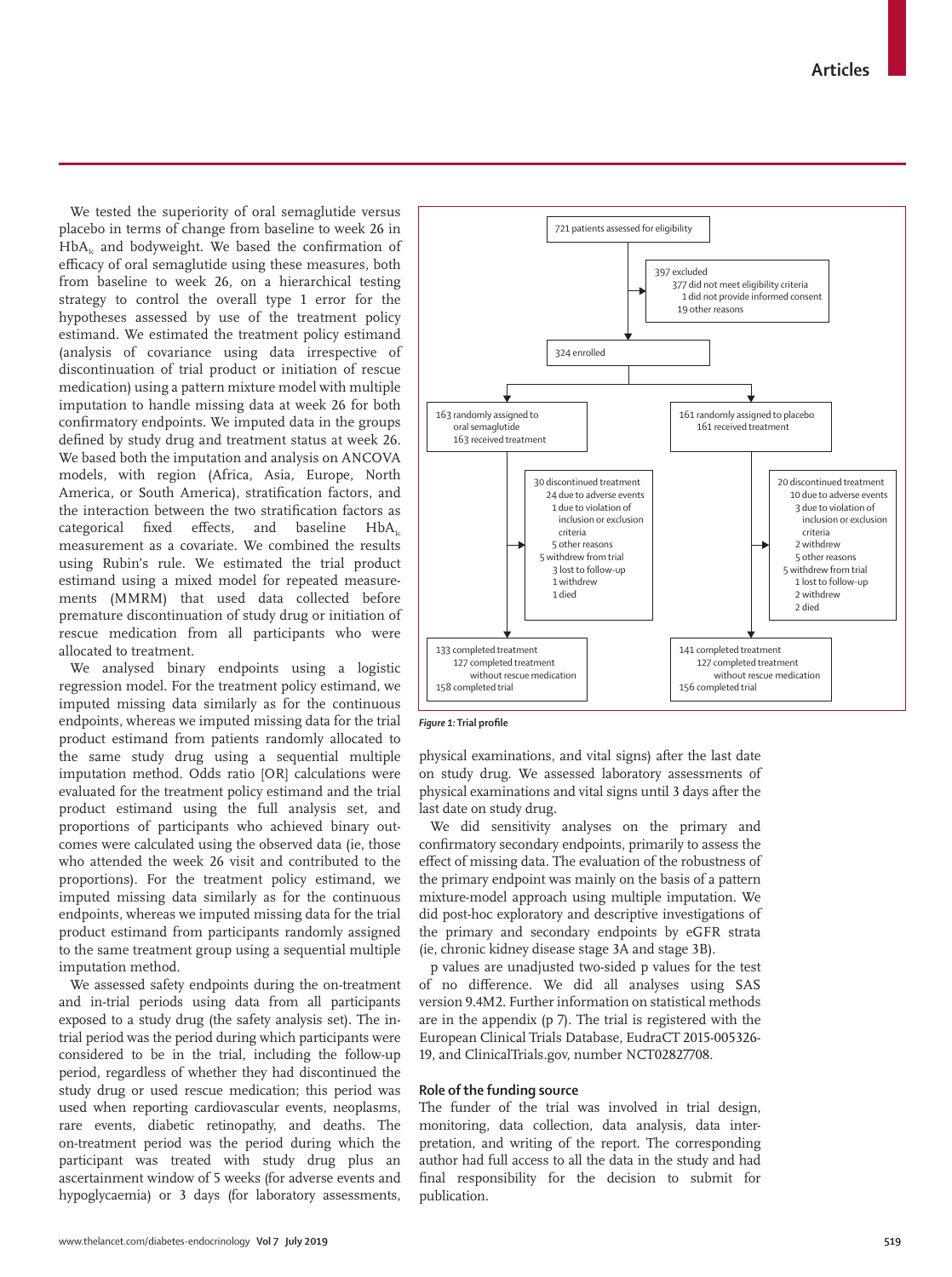|                                                                                                                                                                                           | Oral semaglutide<br>group $(n=163)$ | Placebo group<br>$(n=161)$ | <b>Total population</b><br>$(n=324)$ |  |
|-------------------------------------------------------------------------------------------------------------------------------------------------------------------------------------------|-------------------------------------|----------------------------|--------------------------------------|--|
| Age, years                                                                                                                                                                                | 71(8)                               | 70(8)                      | 70(8)                                |  |
| Sex                                                                                                                                                                                       |                                     |                            |                                      |  |
| Female                                                                                                                                                                                    | 80 (49%)                            | 88 (55%)                   | 168 (52%)                            |  |
| Male                                                                                                                                                                                      | 83 (51%)                            | 73 (45%)                   | 156 (48%)                            |  |
| Race                                                                                                                                                                                      |                                     |                            |                                      |  |
| White                                                                                                                                                                                     | 158 (97%)                           | 152 (94%)                  | 310 (96%)                            |  |
| <b>Black or African American</b>                                                                                                                                                          | 4(2%)                               | 9(6%)                      | 13 (4%)                              |  |
| Asian                                                                                                                                                                                     | 1(1%)                               | $\boldsymbol{0}$           | $1(-1%)$                             |  |
| Ethnicity                                                                                                                                                                                 |                                     |                            |                                      |  |
| Hispanic or Latino                                                                                                                                                                        | 7(4%)                               | 14 (9%)                    | 21(6%)                               |  |
| Other                                                                                                                                                                                     | 156 (96%)                           | 147 (91%)                  | 303 (94%)                            |  |
| Duration of diabetes, years                                                                                                                                                               | 14.1(8.6)                           | 13.9(7.4)                  | 14.0(8.0)                            |  |
| Bodyweight, kg                                                                                                                                                                            | 91.3(17.8)                          | 90.4(17.5)                 | 90.8(17.6)                           |  |
| BMI, $kg/m2$                                                                                                                                                                              | 32.2(5.4)                           | 32.6(5.5)                  | 32.4(5.4)                            |  |
| Waist circumference, cm                                                                                                                                                                   | 106.8(13.9)                         | 107.9 (12.8)               | 107.3(13.3)                          |  |
| $HbA_{1c}$ , %                                                                                                                                                                            | $8.0\%$ (0.7)                       | $7.9\%$ (0.7)              | $8.0\%$ (0.7)                        |  |
| $HbA_{1a}$ mmol/mol                                                                                                                                                                       | 64(8)                               | 63(8)                      | 64(8)                                |  |
| Fasting plasma glucose, mmol/L                                                                                                                                                            | 9.1(2.7)                            | 9.1(2.8)                   | 9.1(2.7)                             |  |
| eGFR, mL/min per 1.73 m <sup>2</sup>                                                                                                                                                      | 47(10)                              | 48 (10)                    | 48 (10)                              |  |
| Stage 3A (45-<60 mL/min<br>per 1.73 m <sup>2</sup> )                                                                                                                                      | 99 (61%)                            | 97 (60%)                   | 196 (60%)                            |  |
| Stage 3B (30-<45 mL/min<br>per 1.73 m <sup>2</sup> )                                                                                                                                      | 64 (39%)                            | 64 (40%)                   | 128 (40%)                            |  |
| Urinary albumin to creatinine ratio,<br>mg/g                                                                                                                                              | $19.2(7.4 - 114.9)$                 | $14.1(5.5-90.8)$           | $16.0(6.3-99.8)$                     |  |
| $<$ 30 mg/g                                                                                                                                                                               | 96 (59%)                            | 105 (65%)                  | 201 (62%)                            |  |
| 30-≤300 mg/g                                                                                                                                                                              | 44 (27%)                            | 25 (16%)                   | 69 (21%)                             |  |
| $>300$ mg/g                                                                                                                                                                               | 22 (13%)                            | 26 (16%)                   | 48 (15%)                             |  |
| Unclassified                                                                                                                                                                              | 1(1%)                               | 5(3%)                      | 6(2%)                                |  |
| Data are mean (SD), n (%), or median (IQR). eGFR=estimated glomerular filtration rate. HbA <sub>1e</sub> =glycated haemoglobin.<br>Tehla 1 . Damaa waa kisa an dhaaalina ahaye stevistiss |                                     |                            |                                      |  |

*Table 1:* **Demographics and baseline characteristics**

## **Results**

Between Sept 20, 2016, and Sept 29, 2017, we screened 721 patients, of whom 324 were randomly assigned to oral semaglutide (n=163) or placebo (n=161; figure 1). Baseline demographic and disease characteristics were similar between the two treatment groups (table 1; appendix p 8). Mean age was 70 years (SD 8) and 168 (52%) of 324 participants were female. 128 (40%) of participants had stage 3B chronic kidney disease and 242 (75%) used metformin, 131 (40%) used sulfonylureas, and 114 (35%) used basal insulin at baseline (appendix p 9). 158 (97%) of 163 participants in the oral semaglutide group and 156 (97%) of 161 in the placebo group completed the trial, and 133 (82%) in the oral semaglutide group and 141 (88%) in the placebo group completed 26 weeks on treatment (figure 1). Of all participants, seven (4%) in the oral semaglutide group and 16 (10%) in the placebo group required rescue medication over the treatment period (appendix p 10); of those who completed treatment, most did so without the use of rescue medication (figure 1).

Oral semaglutide was superior to placebo in decreasing  $HbA<sub>1c</sub>$ . Mean changes from baseline in  $HbA<sub>1c</sub>$  at week 26 were  $-1.0\%$  (SE 0.1;  $-11$  mmol/mol [SE 0.8]) for oral semaglutide and  $-0.2\%$  (SE 0.1;  $-2$  mmol/mol [SE  $0.8$ ]) for placebo when assessed using the treatment policy estimand (estimated treatment difference [ETD] –0·8%, 95% CI –1 $\cdot$  0 to –0 $\cdot$ 6; p<0 $\cdot$ 0001; figure 2A). Similarly, when assessed using the trial product estimand, oral semaglutide provided a significantly greater decrease in  $HbA<sub>i</sub>$  than placebo did: mean change from baseline  $-1.1\%$  (SE 0.1;  $-12$  mmol/mol [SE 0.8]) versus –0·1% (SE 0·1; –1 mmol/mol [SE 0·8]); ETD –1·0%, 95% CI –1·2 to –0·8; p<0·0001; figure 2B).

Oral semaglutide was superior to placebo (ETD –2·5 kg, 95% CI –3·2 to –1·8; p<0·0001) in decreasing bodyweight. Mean change in bodyweight from baseline to week 26 was  $-3.4$  kg (SE 0.3) for oral semaglutide and  $-0.9$  kg (SE  $0.3$ ) for placebo when assessed using the treatment policy estimand (figure 3A). A significant difference was also seen when assessed using the trial product estimand, with mean changes from baseline to week 26 of  $-3.7$  kg (SE 0.3) for the oral semaglutide group and  $-1.1$  kg (SE 0.3) for the placebo group (ETD  $-2.7$  kg, 95% CI  $-3.5$  to  $-1.9$ ; p<0.0001; figure 3B).

At 26 weeks, a greater proportion of participants achieved at least a  $1.0\%$  decrease in HbA<sub>1c</sub> (treatment policy estimand: 93 [60%] of 154 participants in semaglutide group *vs* 31 [20%] of 155 in placebo group with non-missing data regardless of trial product discontinuation or rescue medication use; trial product estimand: 84 [67%] of 126 in semaglutide group *vs* 24 [19%] of 127 in placebo group with non-missing data who completed treatment without rescue medication**;** appendix p 19) and more achieved the targets of  $HbA<sub>i</sub>$  of less 7·0% (89 [58%] of 154 *vs* 35 [23%] of 155) and 6·5% or more (60 [39%] *vs* 12 [8%]) with oral semaglutide than with placebo (treatment policy estimand; appendix pp 20–21). The odds of achieving both targets for both estimands were significantly higher with oral semaglutide than with placebo ( $p < 0.0001$ ).

By use of the treatment policy estimand, a higher proportion of patients achieved weight losses of 5% or more (55 [36%] of 154 in semaglutide group *vs* 15 [10%] of 155 in placebo group) and 10% or more (13 [8%] in semaglutide group *vs* none in placebo group) with oral semaglutide than with placebo; similar results were achieved with the trial product estimand (appendix p 11). Compared with placebo, the odds of achieving weight loss were significantly improved with oral semaglutide for thresholds of both 5% or more (p<0·0001 for both estimands) and  $10\%$  or more ( $p=0.0086$  for treatment policy estimand; p=0·0040 for trial product estimand; appendix p 11).

Compared with placebo, more participants achieved the composite endpoint of  $HbA<sub>1c</sub>$  of less than 7.0% without symptomatic hypoglycaemia that was severe or confirmed by blood glucose concentration without weight gain at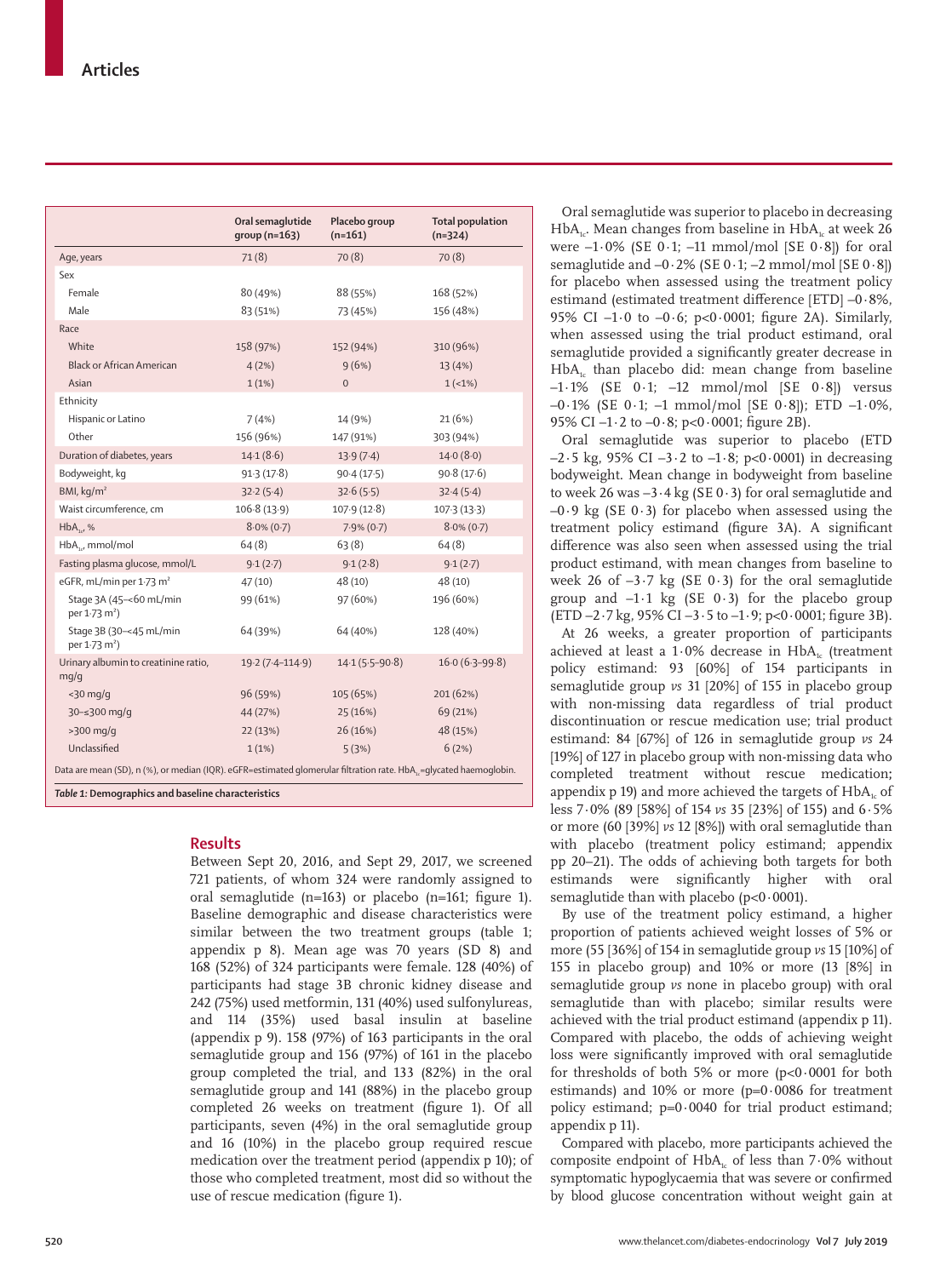

*Figure 2:* Mean change in HbA<sub>1</sub>, up to week 26 for the treatment policy estimand (A) and trial product estimand (B) Left-hand graphs are observed mean values, with error bars showing SEs. Right-hand graphs are estimated means and statistical analysis at week 26 from the primary analysis. Number of participants given is the number contributing to analysis. ETD=estimated treatment difference. HbA<sub>1c</sub>=glycated haemoglobin.

week 26 (figure 4). Estimated ORs significantly favoured oral semaglutide compared with placebo when assessed by the treatment policy estimand (estimated OR 5·74, 95% CI 3·25–10·16; p<0·0001) and the trial product estimand (9·04, 4·77–17·15; p<0·0001). The odds of achieving a decrease in  $HbA<sub>i</sub>$  of 1.0 percentage point or more with weight loss of 3% or more from baseline to week 26 were also significantly better with oral semaglutide than with placebo (p<0·0001 for both estimands; appendix p 22).

Data for the supportive secondary outcomes of fasting plasma glucose, BMI, waist circumference, C-reactive protein, and fasting lipids are in the appendix (p 11). Outcomes for fasting plasma glucose, BMI, and waist circumference favoured oral semaglutide over placebo, whereas they were similar between treatments for C-reactive protein and fasting lipids.

Health-related quality of life, measured by use of SF-36 version 2 (acute version), significantly favoured oral semaglutide for the physical component summary (ETD 1·98, 95% CI 0·57–3·39; p=0·0058) and the domains of role-physical  $(2.29, 0.60-3.98; p=0.0079)$ , bodily pain (2·28, 0·19–4·38; p=0·0326), and social functioning (1·83, 0·13–3·53; p=0·035) compared with placebo (treatment policy estimand; appendix p 23). Additionally, the frequency of patient-perceived hyperglycaemia was significantly lower in the oral semaglutide group than in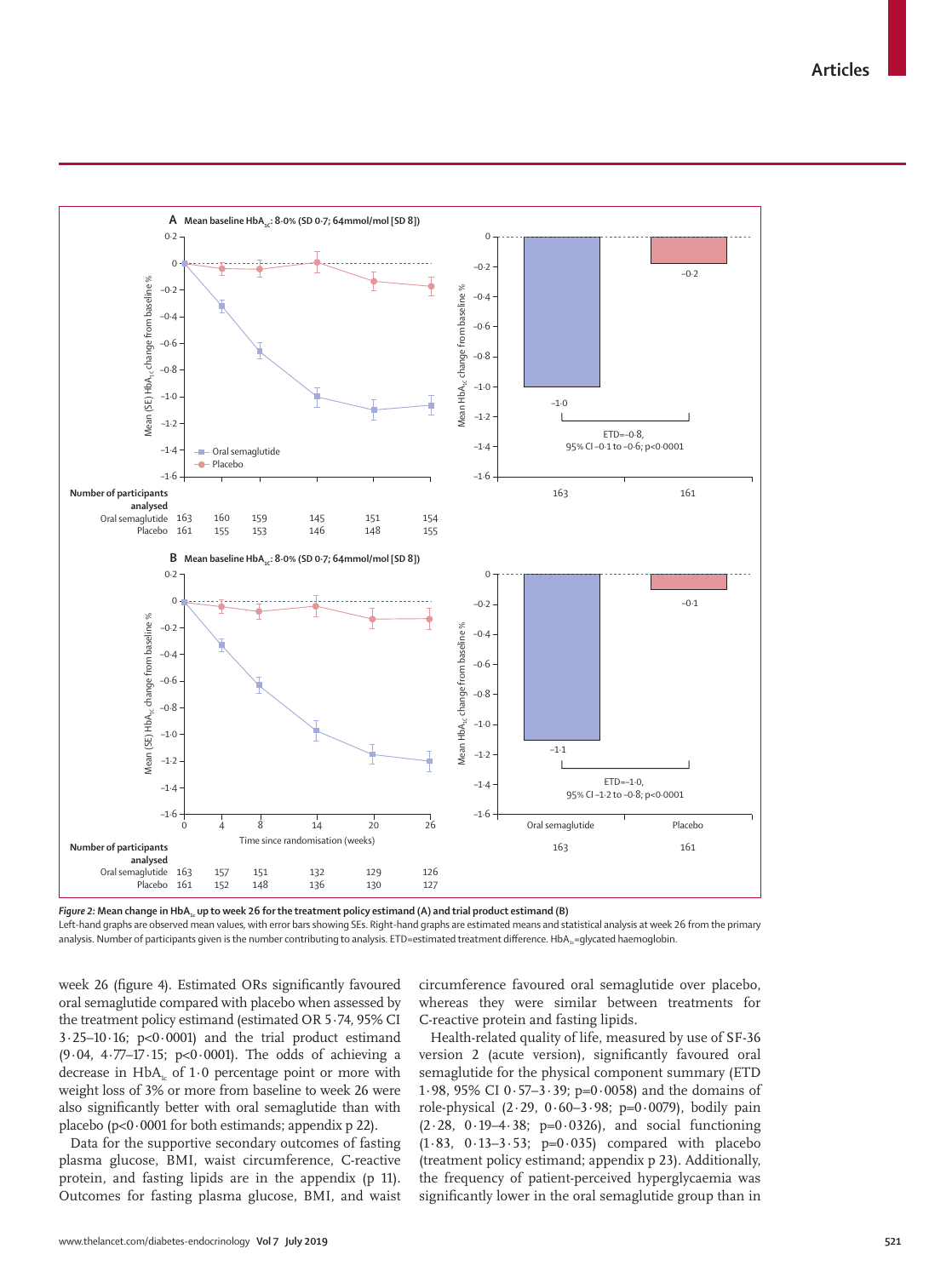

*Figure 3:* **Mean change in bodyweight up to week 26 by the treatment policy estimand (A) and trial product estimand (B)** Left-hand graphs are observed mean values with error bars showing SEs. Right-hand graphs are estimated means and statistical analysis at week 26 from the

confirmatory secondary analysis. Numbers of participants are the number contributing to the analysis. ETD=estimated treatment difference.

the placebo group ( $p<0.0001$  for both estimands), as measured by use of the DTSQs. Outcomes for the other domains of these patient-reported outcome measures were similar between treatments (appendix p 24).

Safety outcomes are summarised in table 2 and further information can be found in the appendix (pp 12–14). A higher proportion of participants reported an adverse event with oral semaglutide (120 [74%] of 163) than did with placebo (105 [65%] of 161), with a similar proportion in each group reporting serious adverse events (17 [10%] *vs* 17 [11%]). The most frequent adverse events were mildto-moderate gastrointestinal events, primarily nausea. Nausea was more common in patients who were given oral semaglutide who had stage 3A chronic kidney disease than in those with stage 3B disease (post-hoc analysis; appendix p 25). The proportion of participants who discontinued study drug early because of adverse events was higher in the oral semaglutide group than in the placebo group (24 [15%] *vs* eight [5%]), mainly due to gastrointestinal events (principally, nausea, vomiting, abdominal pain, and dyspepsia; table 2). Three deaths occurred during the in-trial period (ie, from randomisation until death of the participant). One patient in each group died of cardiovascular causes (acute myocardial infarction in a participant in the oral semaglutide group who had a history of previous myocardial infarction, and sudden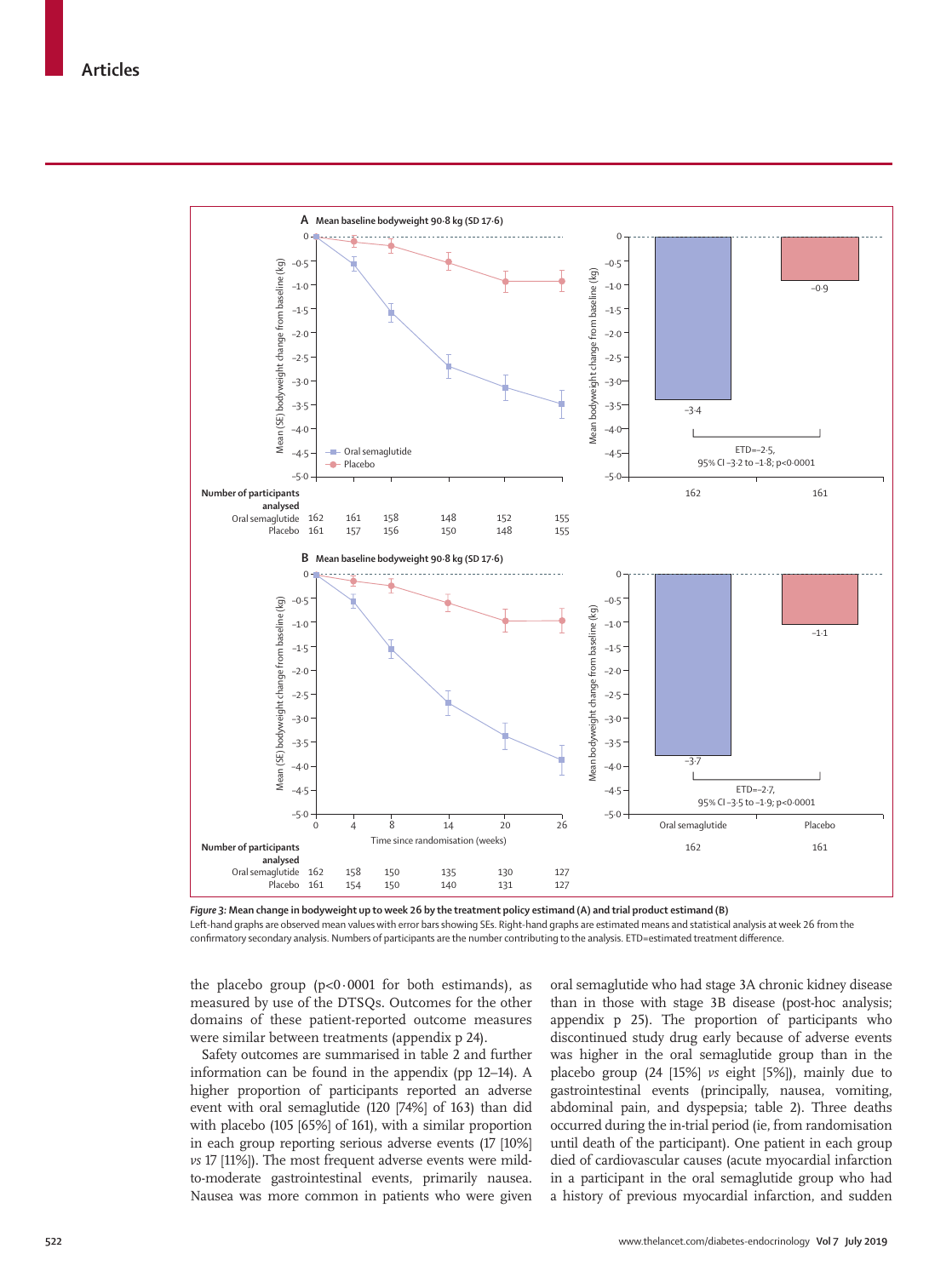**Articles**

Proportion of participants randomly allocated (%) Proportion of participants randomly allocated (%) 80 70 60 51% 50 40 30 17%20 10  $\Omega$ Oral semaglutide 14 mg<br>Placebo Number of participants 154 155 analysed **B** 100 Proportion of participants randomly allocated (%) 90 Proportion of participants randomly allocated (%) 80 70 56% 60 50 40 30 16% 20 10 0 Oral Semaglutide 14 mg Placebo Number of participants 126 127 analysed

100 90

**A**

cardiac death in a participant in the placebo group who had a history of cardiovascular disease). Neither death was considered to be treatment related. Another participant in the placebo group died without a confirmed cause of death.

Overall, renal function was unchanged throughout the trial period in both treatment groups (appendix p 26); median eGFR ratios (week 31 follow-up to baseline) were 1·02 (range 0·27–1·96) for oral semaglutide and 1·00 (0·68–2·17) for placebo. Geometric mean UACRs (ratio of week 26 to baseline) decreased in the oral semaglutide group  $(0.86$  [range  $0.04-56.71$ ] but increased in the placebo group  $(1.19 \mid 0.01-79.59)$ ; appendix p 27). Two patients in the oral semaglutide group had three nonserious EAC-confirmed events of acute kidney injury (stage 1, recovered or recovering while remaining on study drug). One patient in the placebo group had a nonserious EAC-confirmed event of acute kidney injury (stage 2) and recovered.

The proportion of participants with a symptomatic hypoglycaemic episode confirmed by their blood glucose concentration while on study drug was low (nine [6%] in the oral semaglutide group *vs* three [2%] in the placebo group). No severe hypoglycaemic events occurred. EACconfirmed cardiovascular events (five [3%] in the oral semaglutide group *vs* three [2%] in the placebo group) and diabetic retinopathy-related adverse events (five [3%] *vs* two [1%]) during the in-trial period were infrequent with both oral semaglutide and placebo. All cases of retinopathy were non-serious and mild or moderate in severity, and none required treatment or led to discontinuation of study drug. Most of these events were discovered during routine end-of-treatment eye examination and were diagnosed as non-proliferative diabetic retinopathy. No clinically relevant changes in laboratory assessments, physical examinations, or ECGs were recorded. Mean systolic blood pressure decreased by 7 mm Hg from baseline to week 26 in the oral semaglutide group, compared with no change in the placebo group (ETD  $-7$  mm Hg, 95% CI  $-9$  to  $-4$ ; p<0·0001; appendix p 15). Mean diastolic blood pressure decreased by 2 mm Hg from baseline to week 26 with oral semaglutide and increased by 1 mm Hg with placebo (ETD  $-3$  mm Hg, 95% CI  $-5$  to  $-1$ ; p=0 $\cdot$ 0018; appendix p 15). Mean pulse rate was not significantly increased from baseline to week 26 with oral semaglutide (1 beat per min) compared with placebo (0 beats per min; ETD 1 beat per min;  $95\%$  CI -1 to 2; p=0 $\cdot$  56).

Sensitivity analyses of the primary and confirmatory secondary endpoint supported the results of the confirmatory analysis (appendix p 17). Observed changes in  $HbA<sub>1c</sub>$  and bodyweight over time were similar for participants in both eGFR subgroups (post-hoc analysis; appendix p 18).

# **Discussion**

In this randomised, phase 3a trial, oral semaglutide was superior to placebo in decreasing  $HbA_i$  and bodyweight *Figure 4:* Composite outcome of HbA<sub>1c</sub> of less than 7·0% without **hypoglycaemic episodes or weight gain at week 26 by the treatment policy estimand (A) and trial product estimand (B)** Symptomatic hypoglycaemic events were defined as severe or confirmed by

blood glucose concentration (3·1 mmol/L [<56 mg/dL]). Proportions of patients achieving the composite outcomes are based on observed data, with numbers below bars being the number of participants with non-missing information. HbA<sub>1c</sub>=glycated haemoglobin.

at 26 weeks in patients with type 2 diabetes and moderate renal impairment who were receiving standard glucoselowering medication (treatment policy estimand). Using the trial product estimand, the ETD for  $HbA<sub>1c</sub>$  was  $-1.0$ percentage point and for bodyweight was –2·7 kg with oral semaglutide compared with placebo, and approximately 58% of participants in the oral semaglutide group met the target of  $HbA<sub>k</sub>$  of less than 7.0% at 26 weeks. Additionally, in the oral semaglutide group 60% or more of participants by use of both estimands achieved a decrease in  $HbA<sub>i</sub>$  of 1.0 percentage point or more.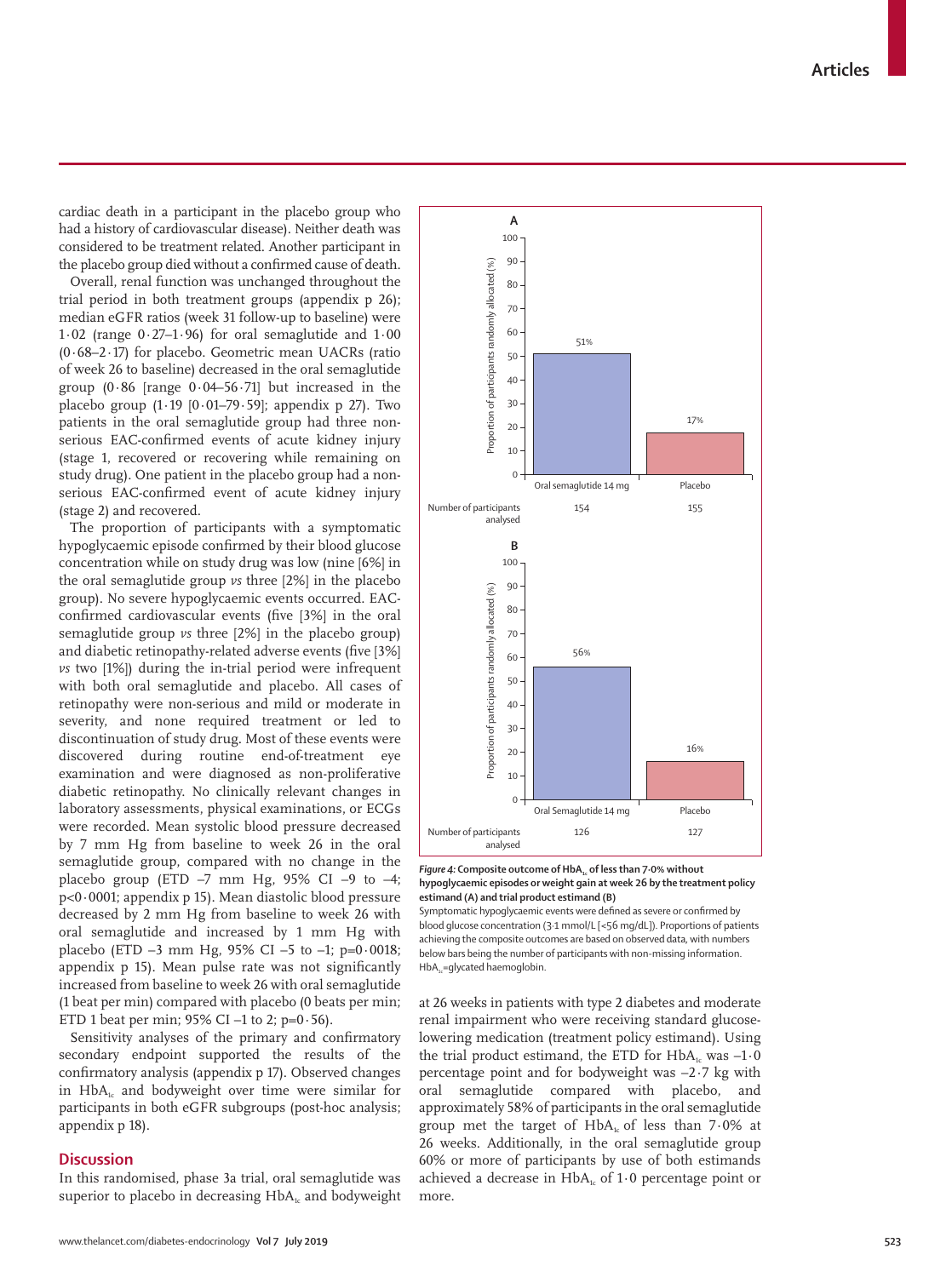|                                                                                                                                                                                                                                                                                                                                                   | Oral semaglutide<br>group $(n=163)$ | Placebo group<br>$(n=161)$ |  |  |
|---------------------------------------------------------------------------------------------------------------------------------------------------------------------------------------------------------------------------------------------------------------------------------------------------------------------------------------------------|-------------------------------------|----------------------------|--|--|
| Adverse events (in trial)                                                                                                                                                                                                                                                                                                                         | 122 (75%)                           | 109 (68%)                  |  |  |
| Adverse events (on assigned<br>treatment)                                                                                                                                                                                                                                                                                                         | 120 (74%)                           | 105 (65%)                  |  |  |
| Severe                                                                                                                                                                                                                                                                                                                                            | 10 (6%)                             | 15 (9%)                    |  |  |
| Moderate                                                                                                                                                                                                                                                                                                                                          | 61 (37%)                            | 42 (26%)                   |  |  |
| Mild                                                                                                                                                                                                                                                                                                                                              | 106 (65%)                           | 89 (55%)                   |  |  |
| Serious adverse events                                                                                                                                                                                                                                                                                                                            |                                     |                            |  |  |
| In trial                                                                                                                                                                                                                                                                                                                                          | 20 (12%)                            | 18 (11%)                   |  |  |
| On treatment                                                                                                                                                                                                                                                                                                                                      | 17 (10%)                            | 17 (11%)                   |  |  |
| Severe* or blood<br>glucose-confirmed <sup>+</sup> symptomatic<br>hypoglycaemic episode‡<br>(on treatment)                                                                                                                                                                                                                                        | 9(6%)                               | 3(2%)                      |  |  |
| Most frequent on-treatment adverse events§                                                                                                                                                                                                                                                                                                        |                                     |                            |  |  |
| Nausea                                                                                                                                                                                                                                                                                                                                            | 31 (19%)                            | 12 (7%)                    |  |  |
| Constipation                                                                                                                                                                                                                                                                                                                                      | 19 (12%)                            | 6(4%)                      |  |  |
| Vomiting                                                                                                                                                                                                                                                                                                                                          | 19 (12%)                            | 2(1%)                      |  |  |
| Diarrhoea                                                                                                                                                                                                                                                                                                                                         | 17 (10%)                            | 6(4%)                      |  |  |
| Dyspepsia                                                                                                                                                                                                                                                                                                                                         | 16 (10%)                            | 2(1%)                      |  |  |
| Decreased appetite                                                                                                                                                                                                                                                                                                                                | 11 (7%)                             | $\Omega$                   |  |  |
| Headache                                                                                                                                                                                                                                                                                                                                          | 10 (6%)                             | 8(5%)                      |  |  |
| Back pain                                                                                                                                                                                                                                                                                                                                         | 1(1%)                               | 9(6%)                      |  |  |
| Discontinued study drug because<br>of adverse events                                                                                                                                                                                                                                                                                              | 24 (15%)                            | 8(5%)                      |  |  |
| On-treatment adverse events leading to premature discontinuation of<br>study drug¶                                                                                                                                                                                                                                                                |                                     |                            |  |  |
| Gastrointestinal disorders                                                                                                                                                                                                                                                                                                                        | 19 (12%)                            | 3(2%)                      |  |  |
| Fatal adverse events (in trial)                                                                                                                                                                                                                                                                                                                   | 1(1%)                               | 2(1%)                      |  |  |
| Data are n (%). *American Diabetes Association classification. †Plasma glucose<br>3.1 mmol/L (<56 mg/dL); #Hypoglycaemic episodes were reported on a separate<br>form to adverse events. §Occurring in >5% of patients in either group (preferred<br>term by MedDRA version 20.1. ¶Occurring in >3% of participants in either<br>treatment group. |                                     |                            |  |  |

*Table 2:* **Summary of adverse events.**

Type 2 diabetes is a common cause of chronic kidney disease, and both conditions are associated with increased cardiovascular risk, especially in combination.<sup>10</sup> In the SUSTAIN-6 trial,<sup>24</sup> 83% (2735 of 3297) of patients had cardiovascular disease, chronic kidney disease, or both, and subcutaneous semaglutide improved cardiovascular outcomes (significantly decreasing the composite incidence of cardiovascular death, non-fatal myocardial infarction, and non-fatal stroke) and led to decreased rates of nephropathy progression compared with placebo.<sup>24</sup> Oral semaglutide is the first oral GLP-1 receptor agonist and, once available, might be preferred to injections by some patients. Like liraglutide and subcutaneous semaglutide, the pharmacokinetics of oral semaglutide are not substantially affected by renal impairment,11,12,25 making it potentially suitable for patients with chronic kidney disease.

Renal impairment restricts the choice and efficacy of medication for glycaemic control in patients with chronic kidney disease. However, unlike SGLT2 inhibitors

(contraindicated when eGFR is below 45 mL/min per 1·73 m²) and metformin (dose adjusted when eGFR is below 60 mL/min per 1·73 m² and contraindicated when it is below 30 mL/min per 1·73 m²), some GLP-1 receptor agonists, including subcutaneous semaglutide, can be used without dose adjustment in patients with creatinine clearance as low as 15 mL/min per 1·73 m².10,11 In addition to their potential for improved renal safety and convenience in patients with chronic kidney disease, GLP-1 receptor agonists provided better glycaemic control and weight loss than regimens containing insulin.26,27

Unlike SGLT2 inhibitors, DPP-4 inhibitors such as sitagliptin, have a wider indication for use in the setting of renal impairment. However, a meta-analysis of trials in patients with type 2 diabetes with moderate-to-severe chronic kidney disease indicated that only modest decreases in  $HbA<sub>1c</sub>$  are achieved with DPP-4 inhibitor therapy.28 In a head-to-head comparison, albiglutide was significantly better for glycaemic control and weight loss than sitagliptin in patients with chronic kidney disease, with similar tolerability.<sup>29</sup> In the PIONEER 3 trial,<sup>7</sup> oral semaglutide was superior to sitagliptin for glycaemic control and decreasing bodyweight, albeit in a population with normal renal function.

The results presented here for PIONEER 5 were achieved with few hypoglycaemic episodes, an important advantage over insulin and sulfonylureas, and are consistent with the results of the randomised, placebocontrolled, 26-week PIONEER 1 trial.<sup>6</sup> In PIONEER 1, compared with placebo oral semaglutide 14 mg monotherapy resulted in decreases of 1·5% (SE 0·1) in  $HbA<sub>1c</sub>$  and 4.1 kg (SE 0.3) in bodyweight, and approximately 80% of patients achieved the target of  $HbA<sub>i</sub>$  of less than 7.0% (according to the trial product estimand). The greater magnitude of response in PIONEER 1 compared with the present study is probably because of differences in patient populations and trial design—eg, patients in PIONEER 1 were on average younger and had a shorter duration of diabetes than those in PIONEER 5, and were not receiving background glucose-lowering medications. Moreover, patients with an eGFR of less than 60 mL/min per 1·73m² were excluded from PIONEER 1 and we had no such exclusion criterion herein.6

The optimal target for  $HbA<sub>1c</sub>$  in type 2 diabetes associated with kidney disease is uncertain. Meta-analyses<sup>30,31</sup> of studies that used intensive control (target  $HbA_1c$ 6·1–7·1% [43–54 mmol/mol]) have found that microalbuminuria and macroalbuminuria were decreased in patients with type 2 diabetes, but without substantial effect on downstream clinical outcomes, such as progression to end-stage kidney disease or death due to renal disease. However, another meta-analysis<sup>32</sup> of four large randomised trials indicated clinical benefits on renal outcomes with tight glycaemic control, although glycaemic targets varied between the studies. Notably, the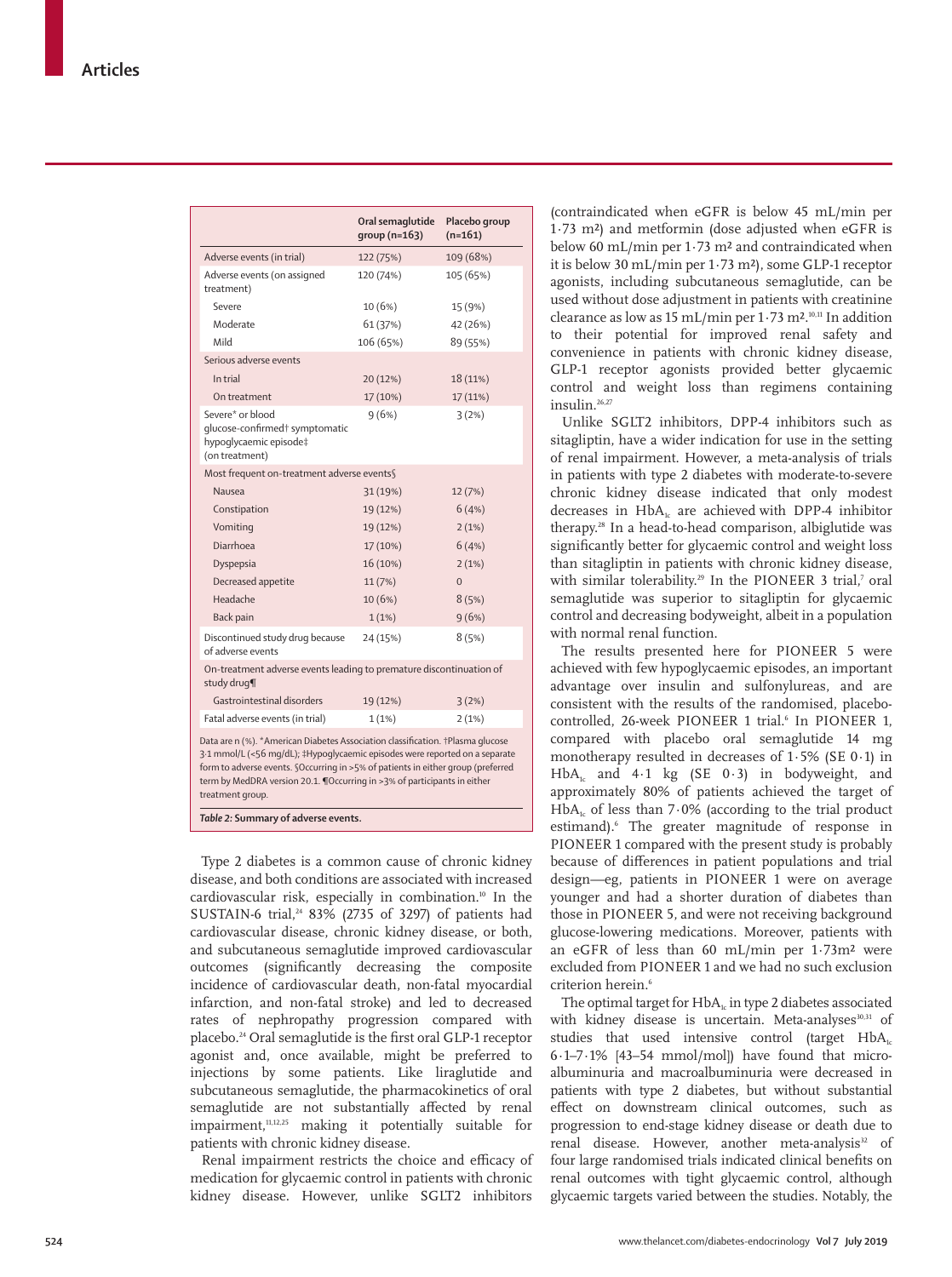patients analysed in all these meta-analyses were given older classes of glucose-lowering medication, and different effects could be expected with GLP-1 receptor agonists.

In the present trial, oral semaglutide had acceptable safety and tolerability in most patients, and the adverse event profile was consistent with a type 2 diabetes population with moderate renal impairment and comorbidities. Therefore, the proportions of serious adverse events were higher (in both groups) than in PIONEER 1.<sup>6</sup> The proportions of participants who discontinued study drug early due to adverse events with oral semaglutide and placebo (15% *vs* 5%) were approximately double those in PIONEER 1 (7% *vs* 2%).<sup>6</sup> but similar to those with liraglutide versus placebo in the LIRA-RENAL trial (14% *vs* 3%).<sup>26</sup> Few symptomatic hypoglycaemic episodes occurred with confirmation by blood glucose concentration and none were severe. Unlike in LIRA-RENAL,<sup>26</sup> pulse rate was not significantly increased with GLP-1 receptor agonist therapy, but significant increases in pulse rate have been reported with oral semaglutide in other trials.<sup>6,7</sup>

As in PIONEER 1<sup>6</sup> and other phase 3 trials of oral semaglutide,7 a 4-week dose-escalation schedule was used to minimise the anticipated gastrointestinal adverse events associated with GLP-1 receptor agonists. Similar to LIRA-RENAL,<sup>26</sup> gastrointestinal events were the most common adverse events, and these mostly manifested as mild-to-moderate and transient nausea. In the present study, nausea appeared to be more common in participants with better (stage 3A *vs* stage 3B chronic kidney disease) renal function. Although this result might have been a chance finding due to low patient numbers, it is consistent with the observation that gastrointestinal events were more common in patients with stage 3A versus stage 3B chronic kidney disease in LIRA-RENAL.<sup>26</sup> Few new or worsening episodes of diabetic retinopathy occurred during the trial, and no cases of proliferative retinopathy occurred.

All patients in this trial had moderate renal impairment. Exploratory observations suggested that decreases in  $HbA<sub>i</sub>$  and bodyweight seemed to be broadly consistent regardless of whether participants had disease at CKD-EPI stage 3A or 3B. Overall, eGFR levels remained generally constant during the trial period and in both chronic kidney disease subgroups (stage 3A and 3B). In the LEADER cardiovascular outcomes trial,<sup>33</sup> patients with an eGFR of 30–60 mL/min per 1·73m² at baseline who were given liraglutide had significantly slower deterioration in renal function than those who were given placebo. Similarly, in the AWARD-7 study, $x$  dulaglutide was associated with less of a decrease in eGFR compared with insulin glargine in patients with an eGFR of 15–60 mL/min per 1·73m². Although PIONEER 5 was a smaller and shorter trial than AWARD-7, and, unlike AWARD-7, did not enrol patients with stage 4 chronic kidney disease, these data collectively suggest a renoprotective effect that might apply to the GLP-1 receptor agonist class as a whole.

As observed in other trials of GLP-1 receptor agonists, including liraglutide<sup>26</sup> and subcutaneous semaglutide,<sup>34</sup> oral semaglutide might have a positive effect on albuminuria. UACR, a risk marker for cardiovascular disease and kidney damage,<sup>35,36</sup> decreased during the current trial in the oral semaglutide group (based on the numerical ratio at week 26 to baseline). However, we did not do a statistical analysis of this marker and more detailed study is needed to confirm the effect of oral semaglutide in association with albuminuria and clinical outcomes in patients with chronic kidney disease.

Mean diastolic and systolic blood pressure were decreased with oral semaglutide compared with placebo, which could be beneficial in populations with longstanding diabetes and chronic kidney disease, often combined with hypertension.

A potential limitation of the current trial is that the efficacy and safety of oral semaglutide in patients with moderate renal impairment was assessed against placebo rather than an active comparator. However, all participants were receiving standard glucose-lowering drugs as background medication. Additionally, the trial size and duration were planned to allow analysis of glucose control and not renal safety and efficacy, which require further evaluation. Although the duration of PIONEER 5 was only 26 weeks, further PIONEER trials have investigated the efficacy and safety of oral semaglutide for treatment durations of up to 78 weeks, albeit not in patients with renal impairment.7

In conclusion, once-daily oral semaglutide 14 mg was superior to placebo in decreasing  $HbA<sub>k</sub>$  and bodyweight in patients with type 2 diabetes and moderate renal impairment. The overall safety profile, including renal safety, was consistent with that seen for other GLP-1 receptor agonists, and few hypoglycaemic episodes occurred. Oral semaglutide appears to provide an important addition to the currently suboptimal treatment options for patients with type 2 diabetes and moderate renal impairment.

#### **Contributors**

OM, JWE, SH, RP, TS, and CD contributed to data collection as study investigators. TMB, SR, and OHH contributed to trial design and data analysis as employees of the funder. All authors interpreted the data and participated in writing of the manuscript, with the support of medical writing services provided by the funder. All authors read and approved the submitted version of the manuscript.

#### **Declaration of interests**

OM has been a member of the Advisory Board for Novo Nordisk, Eli Lilly, Sanofi, MSD, Boehringer Ingelheim, and AstraZeneca; has had grants paid to their institution as a study physician from AstraZeneca; received a research grant paid to their institution from Novo Nordisk; and has been a member of the Speaker's Bureau for AstraZeneca, Novo Nordisk, Eli Lilly, Sanofi, MSD, and Boehringer Ingelheim. TMB and SR are employees of Novo Nordisk A/S. JWE reports personal fees from Novo Nordisk, AstraZeneca, Bayer, MSD and Sanofi, and grants from AstraZeneca and Bristol Myers Squibb. SH reports fees paid to their institution for consultancy from Eli Lilly, Novo Nordisk, Sanofi Aventis, Zealand Pharma, Boehringer Ingelheim, UNEEG medical, and Takeda, and has been a member of the Speaker's Bureau for Eli Lilly and Novo Nordisk. OHH is an employee of and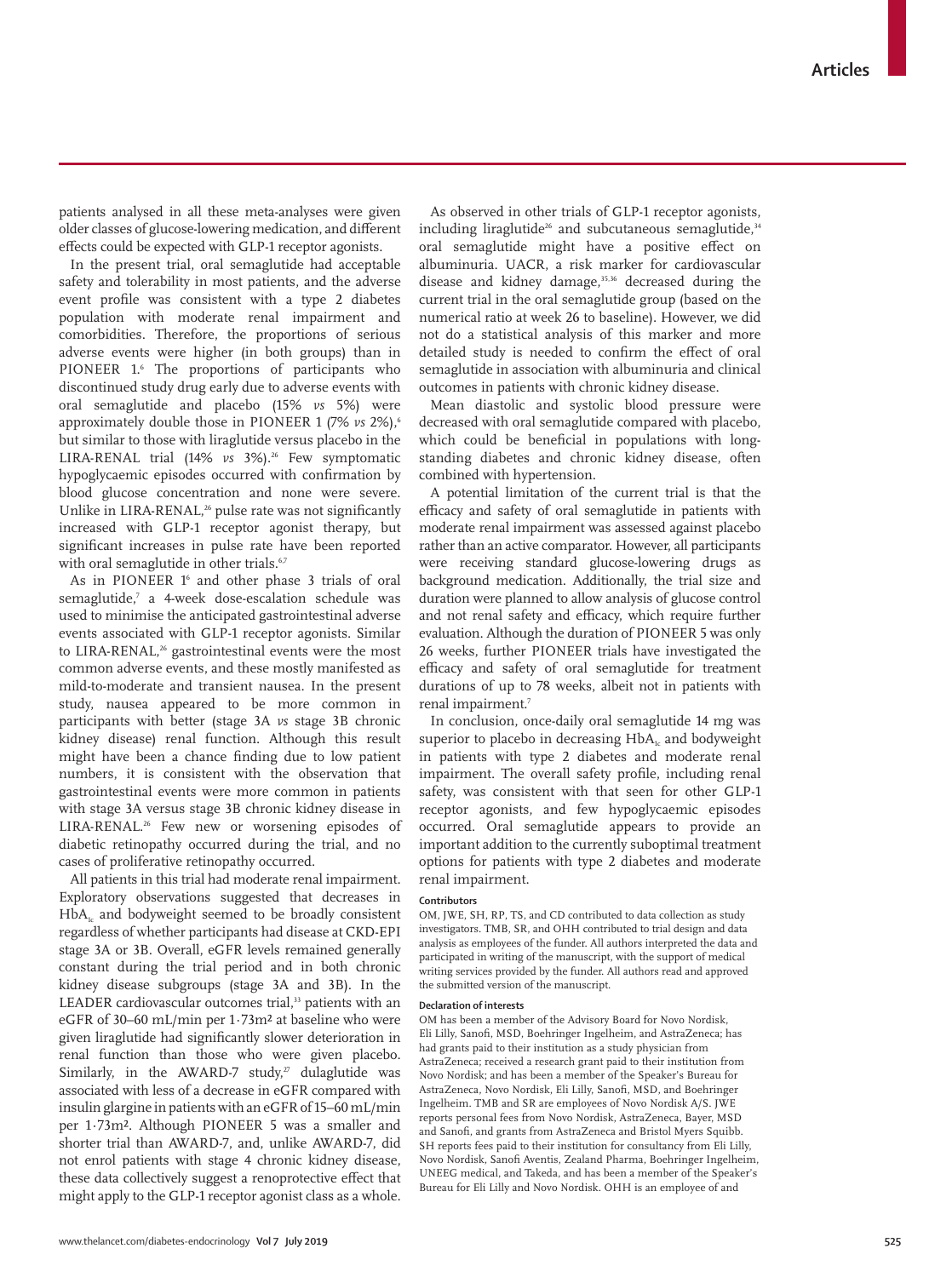holds shares in Novo Nordisk A/S. RP reports grants and fees for lecturing and consultancy paid to their institution from AstraZeneca, Boehringer Ingelheim, Eisai, GlaxoSmithKline, Glytec, Janssen, Lexicon Pharmaceuticals, Ligand Pharmaceuticals, Eli Lilly, Merck, Mundipharma, Novo Nordisk, Pfizer, Sanofi Aventis US, Takeda, and Sanofi US Services. TS reports grants paid to their institution as a study physician from Novo Nordisk. CD reports grants, personal fees, and non-financial support from Novo Nordisk, and grants from the US National Institutes of Health, REPOWER, Sanofi, and Theracos.

#### **Data sharing**

Data will be shared with researchers submitting a research proposal approved by the independent review board. Access request proposals can be found at www.novonordisk-trials.com. Data will be made available after research completion, and approval of the product and product use in the European Union and the USA. Individual participant data will be shared in data sets in a de-identified and anonymised format, with no limitations on how the data can be used.

#### **Acknowledgments**

This trial was funded by Novo Nordisk A/S, Denmark. We thank the patients who took part in this trial, the investigators, all trial site staff, and all Novo Nordisk employees involved. We thank Emisphere (Roseland, NJ, USA) for providing a license to the Eligen Technology, the sodium N-(8-[2-hydroxybenzoyl]amino) caprylate component of oral semaglutide. We also thank Stephen Purver of Spirit Medical Communications Group for medical writing and editorial assistance (funded by Novo Nordisk A/S) and Brian Bekker Hansen of Novo Nordisk for critically reviewing the manuscript.

#### **References**

- DeFronzo RA. Banting lecture. From the triumvirate to the ominous octet: a new paradigm for the treatment of type 2 diabetes mellitus. *Diabetes* 2009; **58:** 773–95.
- 2 Davies MJ, D'Alessio DA, Fradkin J, et al. Management of hyperglycaemia in type 2 diabetes, 2018. A consensus report by the American Diabetes Association (ADA) and the European Association for the Study of Diabetes (EASD). *Diabetologia* 2018; **61:** 2461–98.
- Aroda VR, Ahmann A, Cariou B, et al. Comparative efficacy, safety, and cardiovascular outcomes with once-weekly subcutaneous semaglutide in the treatment of type 2 diabetes: insights from the SUSTAIN 1-7 trials. *Diabetes Metab* 2019; published online Jan 4. DOI:10.1016/j.diabet.2018.12.001
- Jensen L, Helleberg H, Roffel A, et al. Absorption, metabolism and excretion of the GLP-1 analogue semaglutide in humans and nonclinical species. *Eur J Pharm Sci* 2017; **104:** 31–41.
- 5 Buckley ST, Bækdal TA, Vegge A, et al. Transcellular stomach absorption of a derivatized glucagon-like peptide-1 receptor agonist. *Sci Transl Med* 2018; **10:** eaar7047.
- 6 Aroda VR, Rosenstock J, Terauchi Y, et al. Effect and safety of oral semaglutide monotherapy in type 2 diabetes—PIONEER 1 trial. *Diabetes* 2018; **67** (suppl 1)**:** 2-LB (abstr).
- Rosenstock J, Allison D, Birkenfeld AL, et al. Effect of additional oral semaglutide vs sitagliptin on glycated hemoglobin in adults with type 2 diabetes uncontrolled with metformin alone or with sulfonylurea: the PIONEER 3 randomized clinical trial. *JAMA* 2019; published online Mar 23. DOI:10.1001/jama.2019.2942.
- 8 Abdi H, Azizi F, Amouzegar A. Insulin monotherapy versus insulin combined with other glucose-lowering agents in type 2 diabetes: a narrative review. *Int J Endocrinol Metab* 2018; **16:** e65600.
- 9 Edridge CL, Dunkley AJ, Bodicoat DH, et al. Prevalence and incidence of hypoglycaemia in 532,542 people with type 2 diabetes on oral therapies and insulin: a systematic review and meta-analysis of population based studies. *PLoS One* 2015; **10:** e0126427.
- 10 Ioannidis I. Diabetes treatment in patients with renal disease: Is the landscape clear enough? *World J Diabetes* 2014; **5:** 651–58.
- 11 Davies M, Chatterjee S, Khunti K. The treatment of type 2 diabetes in the presence of renal impairment: what we should know about newer therapies. *Clin Pharmacol* 2016; **8:** 61–81.
- 12 Granhall C, Søndergaard FL, Thomsen M, Anderson TW. Pharmacokinetics, safety and tolerability of oral semaglutide in subjects with renal impairment. *Clin Pharmacokinet* 2018; **57:** 1571–80.
- 13 International Council on Harmonisation of Technical Requirements for Registration of Pharmaceuticals for Human Use. ICH harmonised tripartite guideline. Statistical principles for clinical trials E9: Feb 5, 1998. https://www.ich.org/fileadmin/Public\_Web\_ Site/ICH\_Products/Guidelines/Efficacy/E9/Step4/E9\_Guideline. pdf (accessed May 2, 2019).
- 14 European Medicines Agency. Ozempic summary of product characteristics. 2018. https://www.ema.europa.eu/en/documents/ product-information/ozempic-epar-product-information\_en.pdf (accessed May 28, 2019).
- International Council on Harmonisation of Technical Requirements for Registration of Pharmaceuticals for Human Use. ICH harmonised guideline E9(R1): Addendum: statistical principles for clinical trials. 2018. http://www.ich.org/products/guidelines/ efficacy/article/efficacy-guidelines.html (accessed May 2, 2019).
- 16 National Kidney Foundation. K/DOQI clinical practice guidelines for chronic kidney disease: evaluation, classification, and stratification. *Am J Kidney Dis* 2002; **39** (suppl 1)**:** S1–266.
- Levey AS, Stevens LA, Schmid CH, et al. A new equation to estimate glomerular filtration rate. *Ann Intern Med* 2009; **150:** 604–12.
- 18 McMurray JJ, Adamopoulos S, Anker SD, et al. ESC guidelines for the diagnosis and treatment of acute and chronic heart failure 2012: The Task Force for the Diagnosis and Treatment of Acute and Chronic Heart Failure 2012 of the European Society of Cardiology. Developed in collaboration with the Heart Failure Association (HFA) of the ESC. *Eur J Heart Fail* 2012; **14:** 803–69.
- 19 Davies M, Pieber TR, Hartoft-Nielsen ML, Hansen OKH, Jabbour S, Rosenstock J. Effect of oral semaglutide compared with placebo and subcutaneous semaglutide on glycemic control in patients with type 2 diabetes: a randomized clinical trial. *JAMA* 2017; **318:** 1460–70.
- 20 Inzucchi SE, Bergenstal RM, Buse JB, et al. Management of hyperglycaemia in type 2 diabetes, 2015: a patient-centred approach. Update to a position statement of the American Diabetes Association and the European Association for the Study of Diabetes. *Diabetologia* 2015; **58:** 429–42.
- 21 American Diabetes Association. 8. Pharmacologic approaches to glycemic treatment: standards of medical care in diabetes-2018. *Diabetes Care* 2018; **41** (suppl 1)**:** S73–85.
- Garber AJ, Abrahamson MJ, Barzilay JI, et al. Consensus statement by the American Association of Clinical Endocrinologists and American College of Endocrinology on the comprehensive type 2 diabetes management algorithm - 2018 executive summary. *Endocr Pract* 2018; **24:** 91–120.
- 23 Seaquist ER, Anderson J, Childs B, et al. Hypoglycemia and diabetes: a report of a workgroup of the American Diabetes Association and the Endocrine Society. *Diabetes Care* 2013; **36:** 1384–95.
- 24 Marso SP, Bain SC, Consoli A, et al. Semaglutide and cardiovascular outcomes in patients with type 2 diabetes. *N Engl J Med* 2016; **375:** 1834–44.
- 25 Marbury TC, Flint A, Jacobsen JB, Derving Karsbøl J, Lasseter K. Pharmacokinetics and tolerability of a single dose of semaglutide, a human glucagon-like peptide-1 analog, in subjects with and without renal impairment. *Clin Pharmacokinet* 2017; **56:** 1381–90.
- 26 Davies MJ, Bain SC, Atkin SL, et al. Efficacy and safety of liraglutide versus placebo as add-on to glucose-lowering therapy in patients with type 2 diabetes and moderate renal impairment (LIRA-RENAL): a randomized clinical trial. *Diabetes Care* 2016; **39:** 222–30.
- 27 Tuttle KR, Lakshmanan MC, Rayner B, et al. Dulaglutide versus insulin glargine in patients with type 2 diabetes and moderate-to-severe chronic kidney disease (AWARD-7): a multicentre, open-label, randomised trial. *Lancet Diabetes Endocrinol* 2018; **6:** 605–17.
- 28 Singh-Franco D, Harrington C, Tellez-Corrales E. An updated systematic review and meta-analysis on the efficacy and tolerability of dipeptidyl peptidase-4 inhibitors in patients with type 2 diabetes with moderate to severe chronic kidney disease. *SAGE Open Med* 2016; **4:** 2050312116659090.
- 29 Leiter LA, Carr MC, Stewart M, et al. Efficacy and safety of the once-weekly GLP-1 receptor agonist albiglutide versus sitagliptin in patients with type 2 diabetes and renal impairment: a randomized phase III study. *Diabetes Care* 2014; **37:** 2723–30.